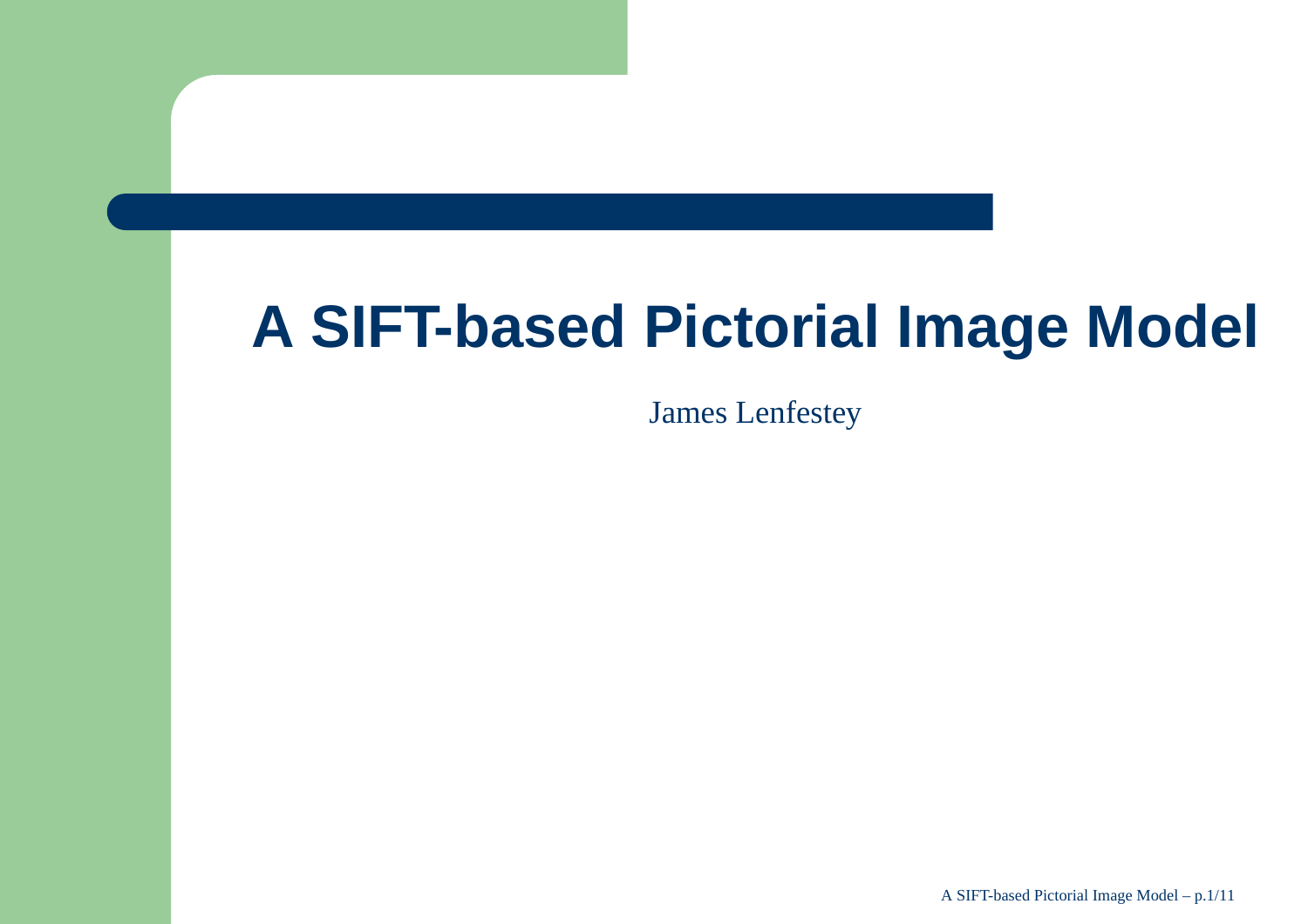### **The Problem**

#### These buggers are relentless...



#### ...if only I had my own cognitive robot!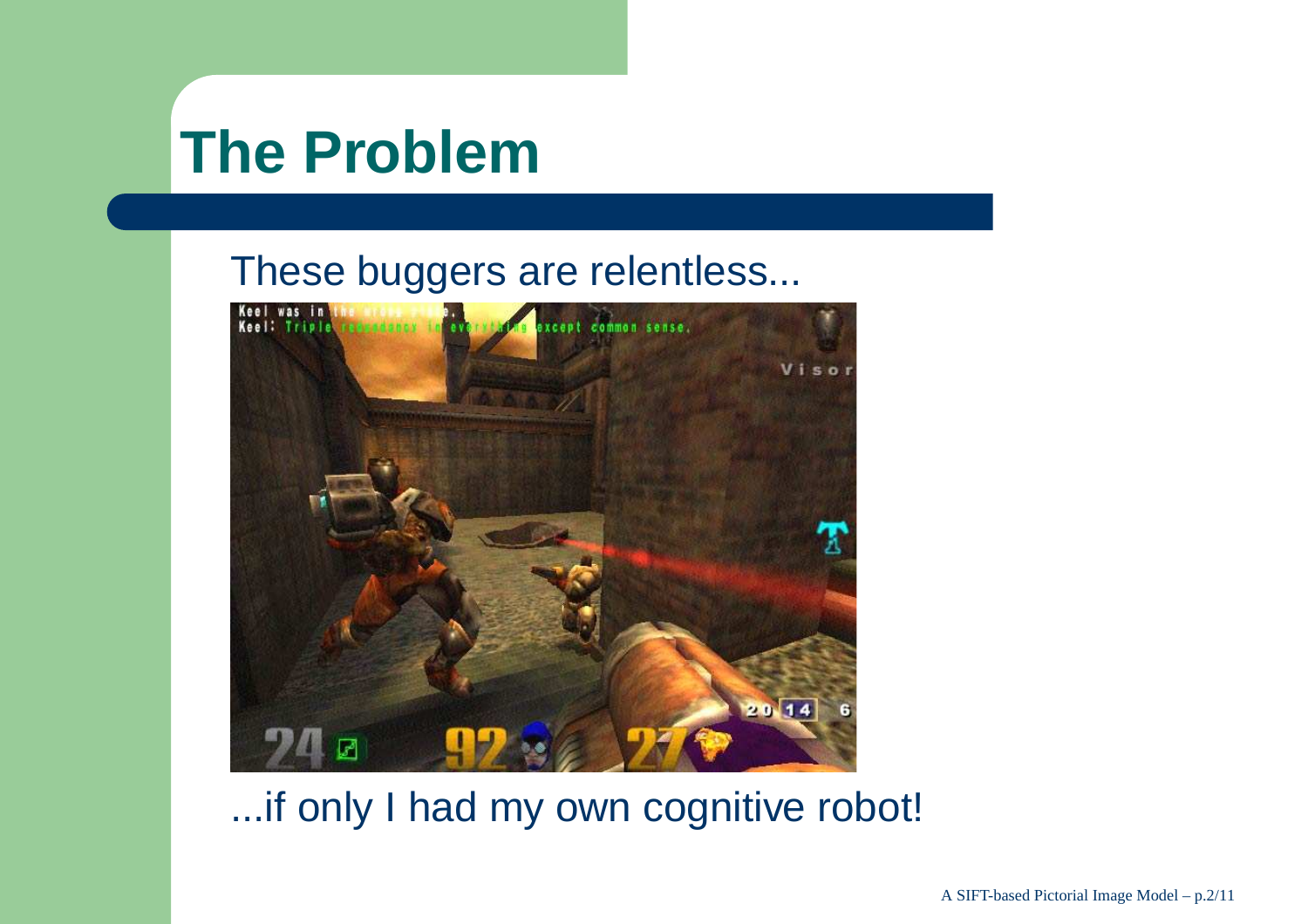### **I will discuss**

- target models for object recognition
- SIFT features
- undirected models and the pictorial framework
- message-passing algorithm for target identification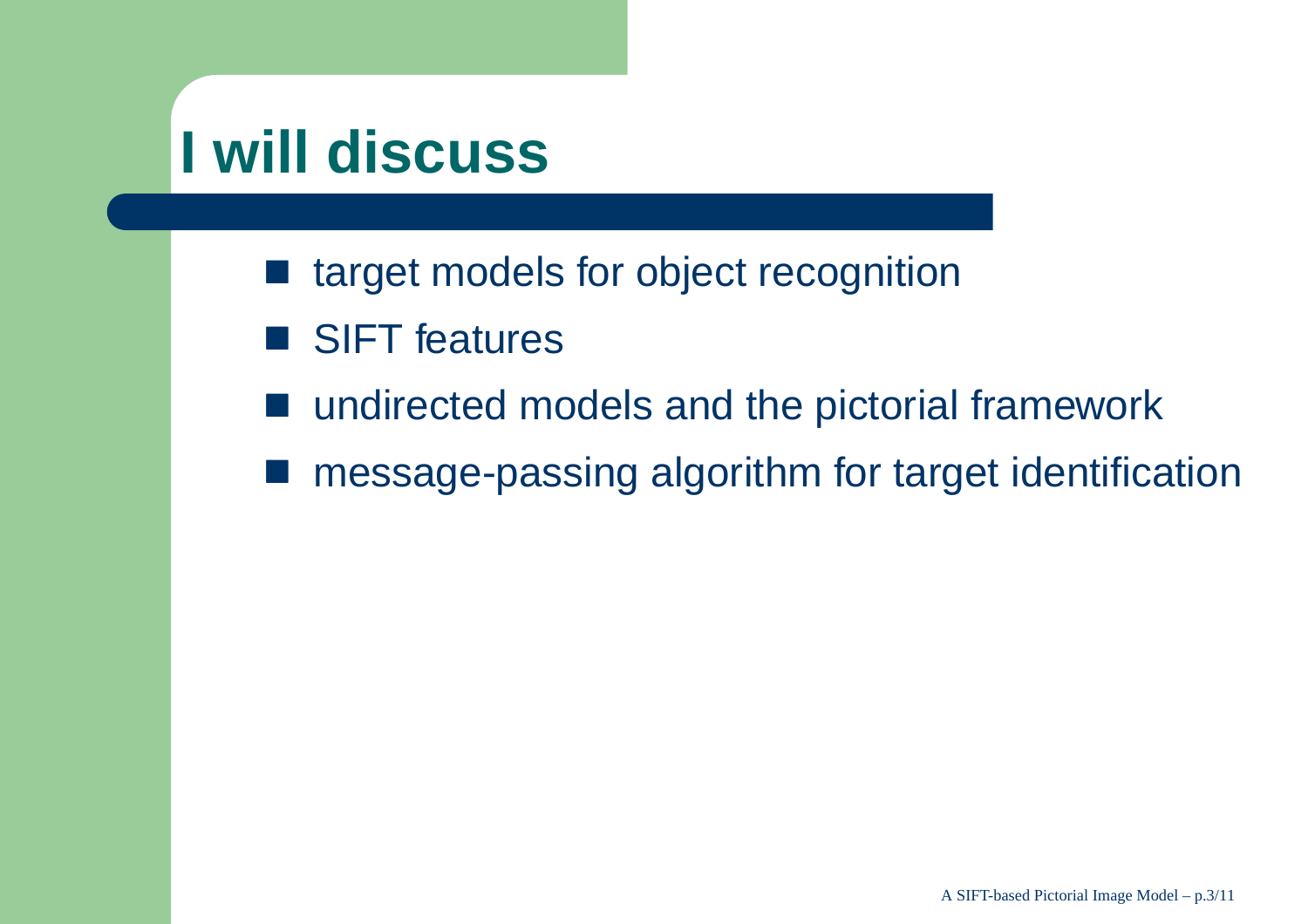## **SIFT Image Features (Lowe 99)**

T associates high-dimensional descriptor to keypoints engineered to be scale and rotation invariant robust to noise and small affine motions

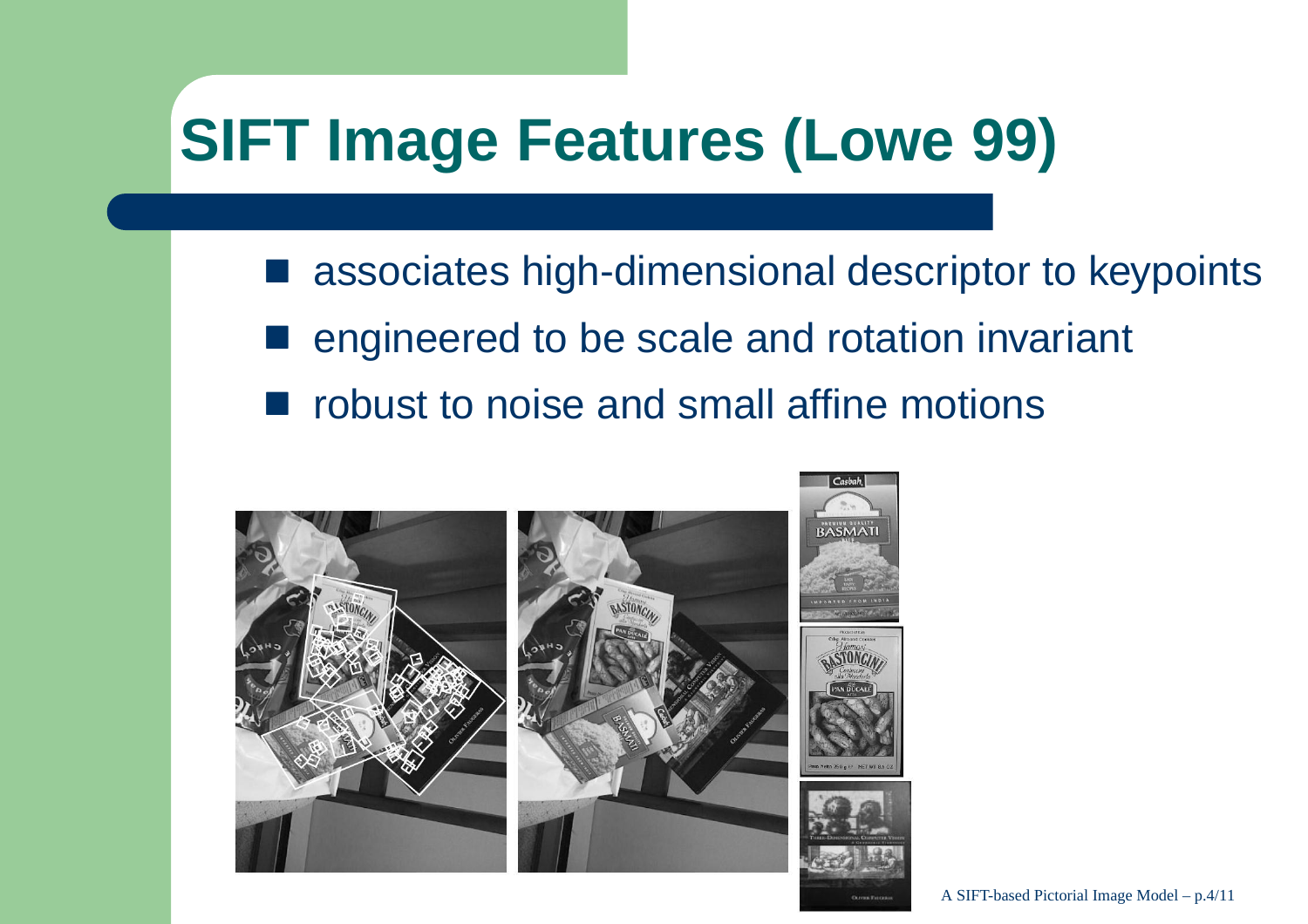## **SIFT Image Features**

- **Lowe defines image queries against a set of** predefined images
- $\mathbb{R}^n$  neighboring keypoints confer on presence andorientation of <sup>a</sup> query image
- Not good enough for Quake:
	- ◆ enemy images deformable
	- ♦ many target different poses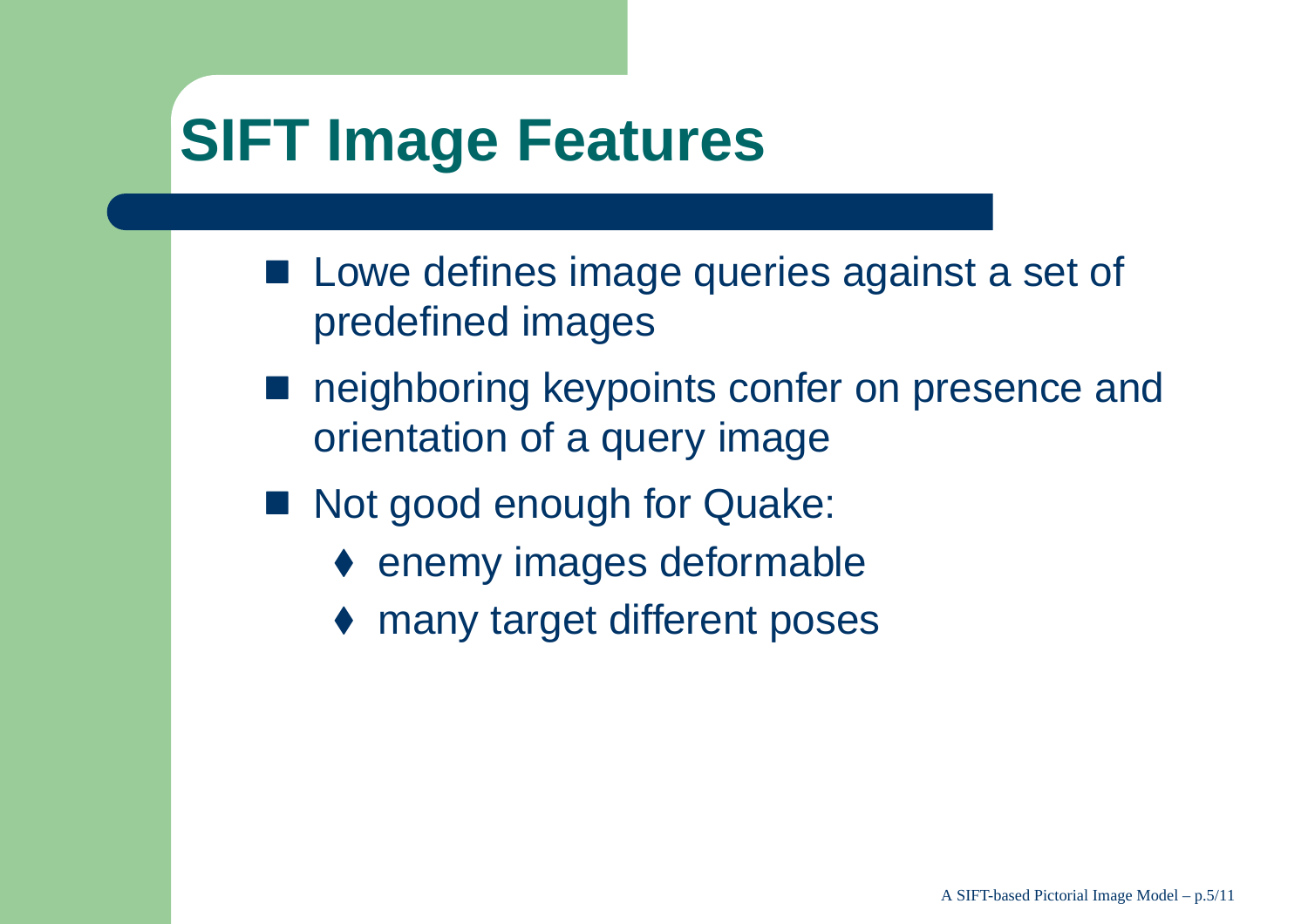### **Pictorial Image Models**

- model image as loosely conglomerated ensemble of objects spatially related
- each object induces the presence of distinctive keypoints in some area of the image
- represent spatial relationships with undirectedgraphical model

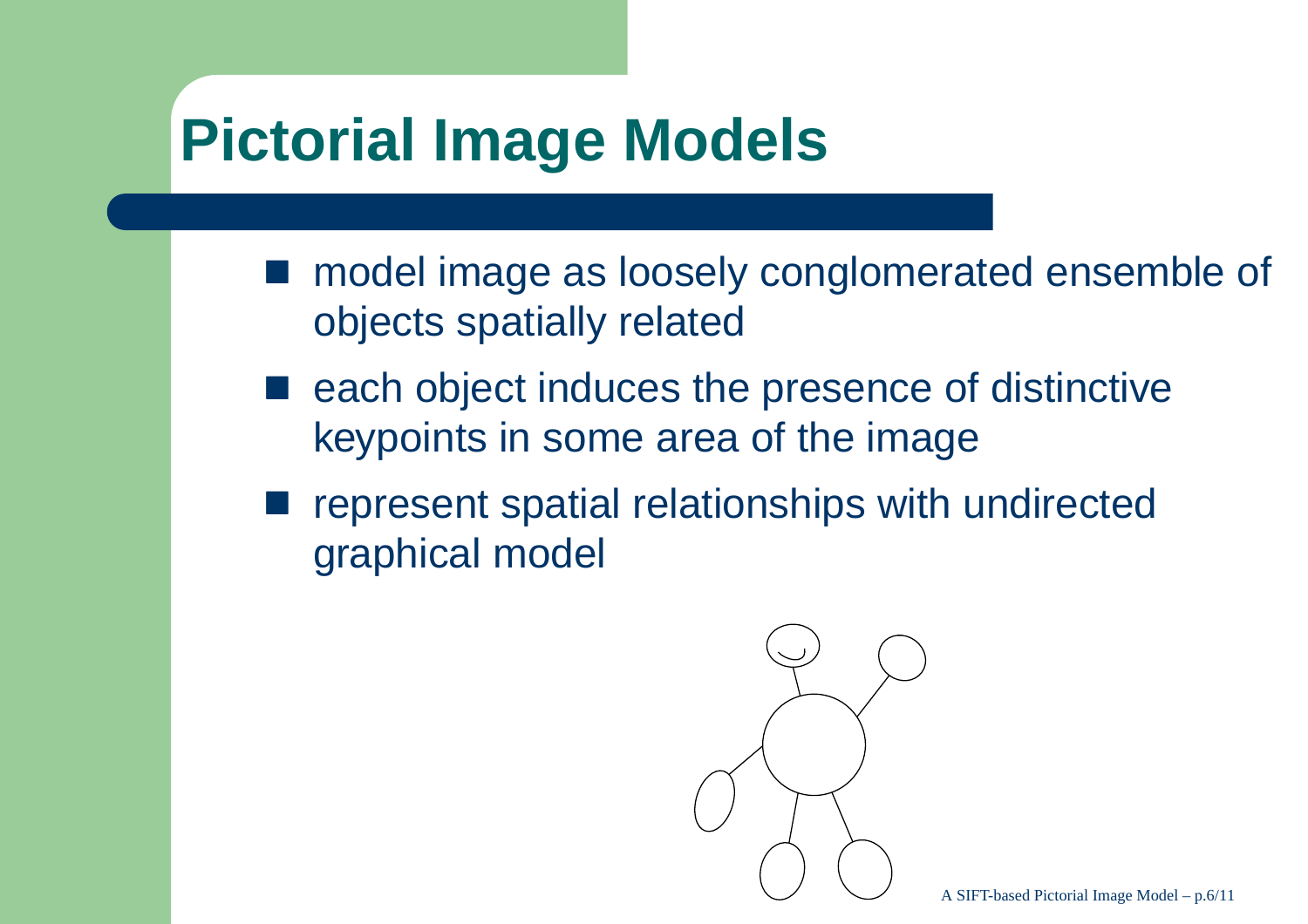#### **Pictorial Image Models**

- T undirected model encodes conditional independence:*<sup>m</sup>*.*b*.(*node*) <sup>=</sup> *neighbors*
- $p(x) = \frac{1}{7}$  $\frac{1}{Z}\prod_{C\in\mathcal{C}}\psi_C(x_C)$
- $\blacksquare$  if our graph is a tree, becomes a product of pairwise interactions:  $p(x_i, x_j), (i, j) \in E$ .
- in my model,  $p(x_i, x_j) = \mathcal{N}(x_i x_j; \mu_{ij}, \sigma_{ij}I)$
- this encodes the prior distribution of model configurations
- after observing an image *I*, we want to estimate the posterior:  $p(x|I) \thicksim p(I|I)$ ∝*p*(*<sup>I</sup>*|*x*)*p*(*x*)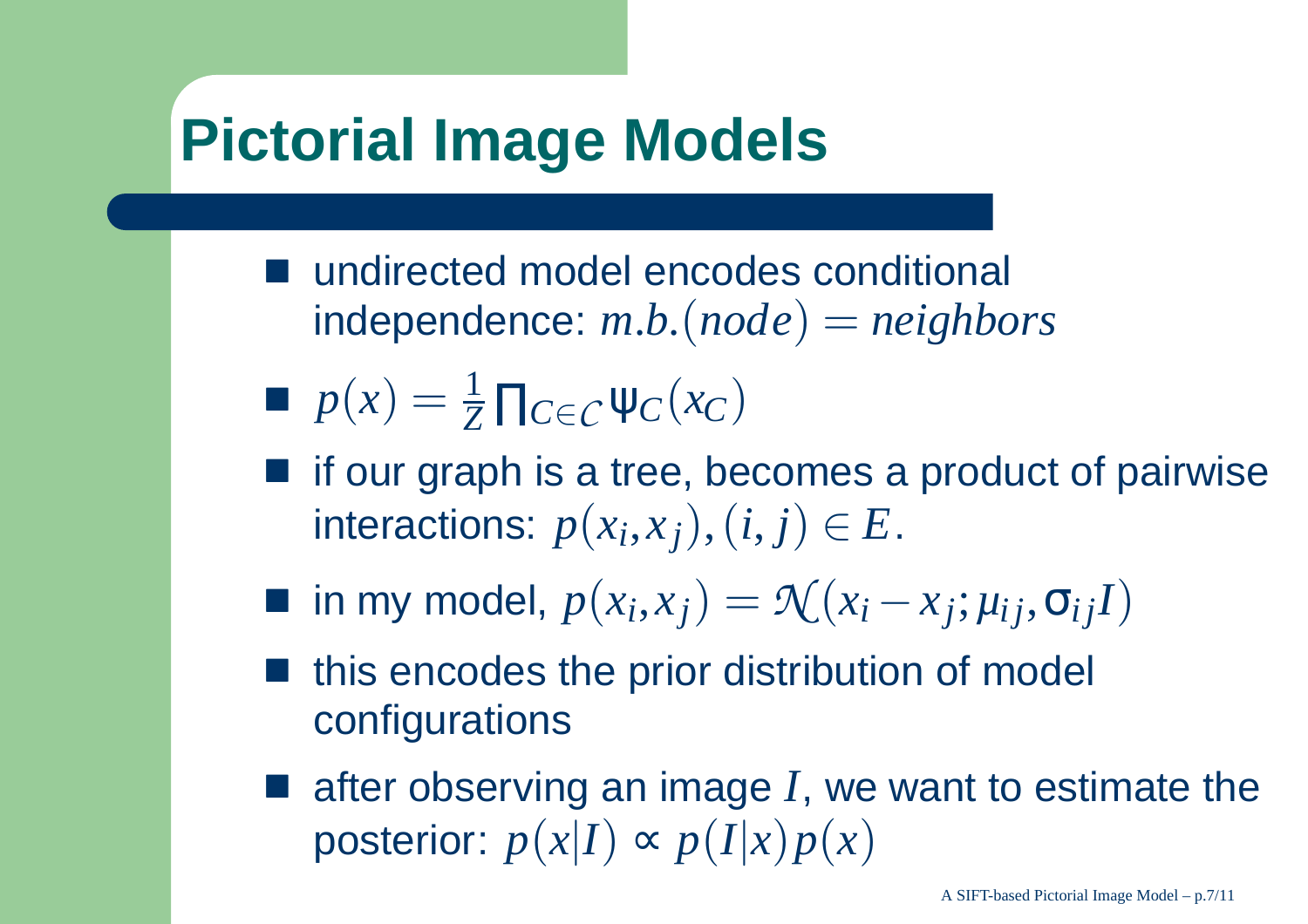#### **Observation Model**

- $p(I|x)$  encodes the observation model
- *I* is a set of SIFT keypoints sampled i.i.d. from a gaussian mixture model

$$
p((l_i,d_i)|x) = \sum_j \alpha_j \mathcal{N}(l_i;x_j,\sigma_j) \mathcal{N}(d_i;\mu_j,\Sigma_j)
$$

**n** means/variances for each component in both image and descriptor space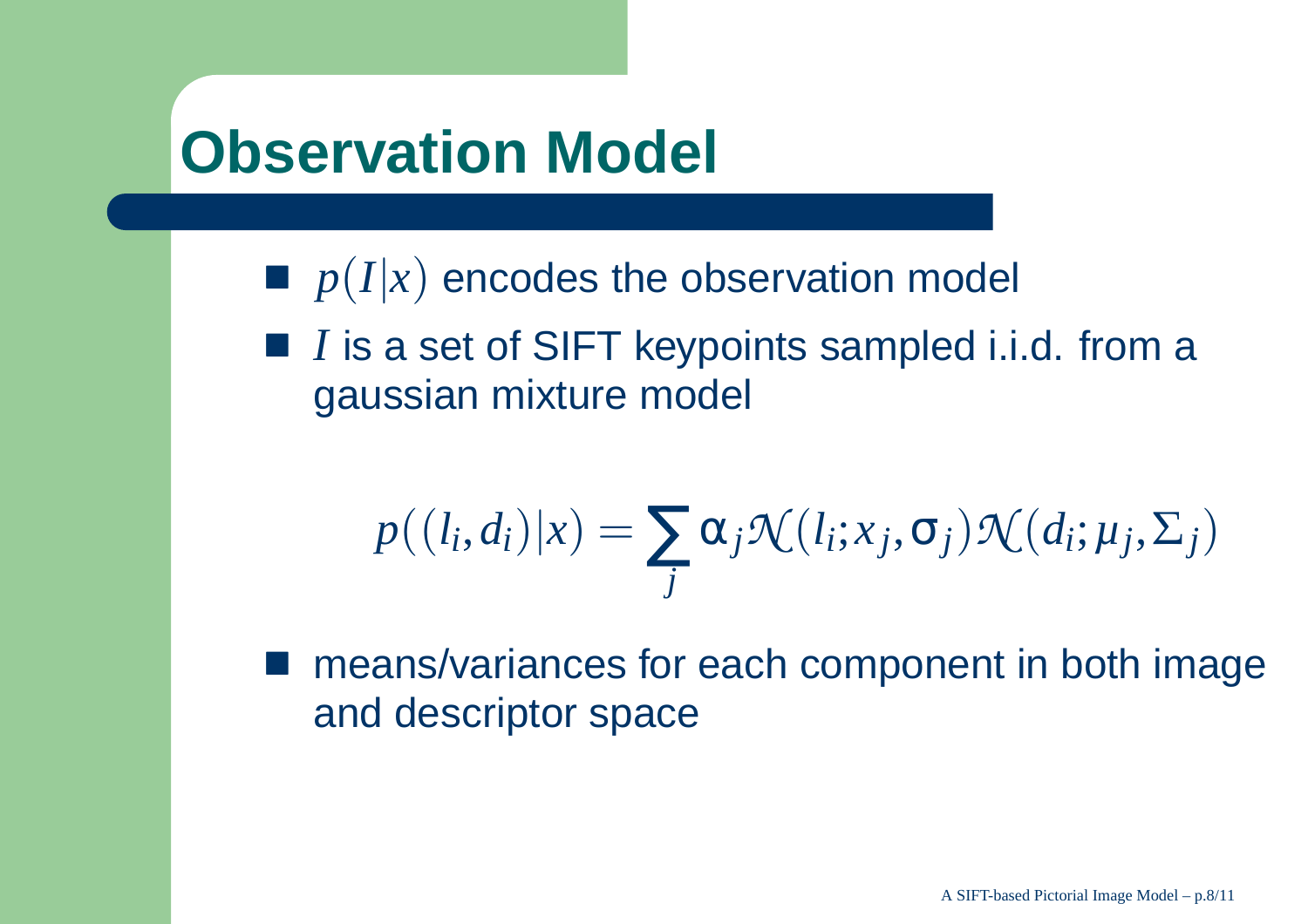### **MAP estimation**

■ if we assume  $p((l_i, d_i)|x) = \prod_j p((l_i, d_i)|x_j)$ , we  $\mathbf{r}$  and  $\mathbf{r}$  can use the tree structure of the graph to performefficient inference

generalization of Viterbi

■ use message passing:

◆ pick a leaf *j*, child of *i* 

♦ tabulate

 $M_j(x_i) =$  $= max_x$  $p(x_i, x_j)p(I|x_j)\prod_{c}M_c(x_j),$  where*c* indexes over the (original) children of *j*.◆ remove *j*, pass the message to *i* and iterate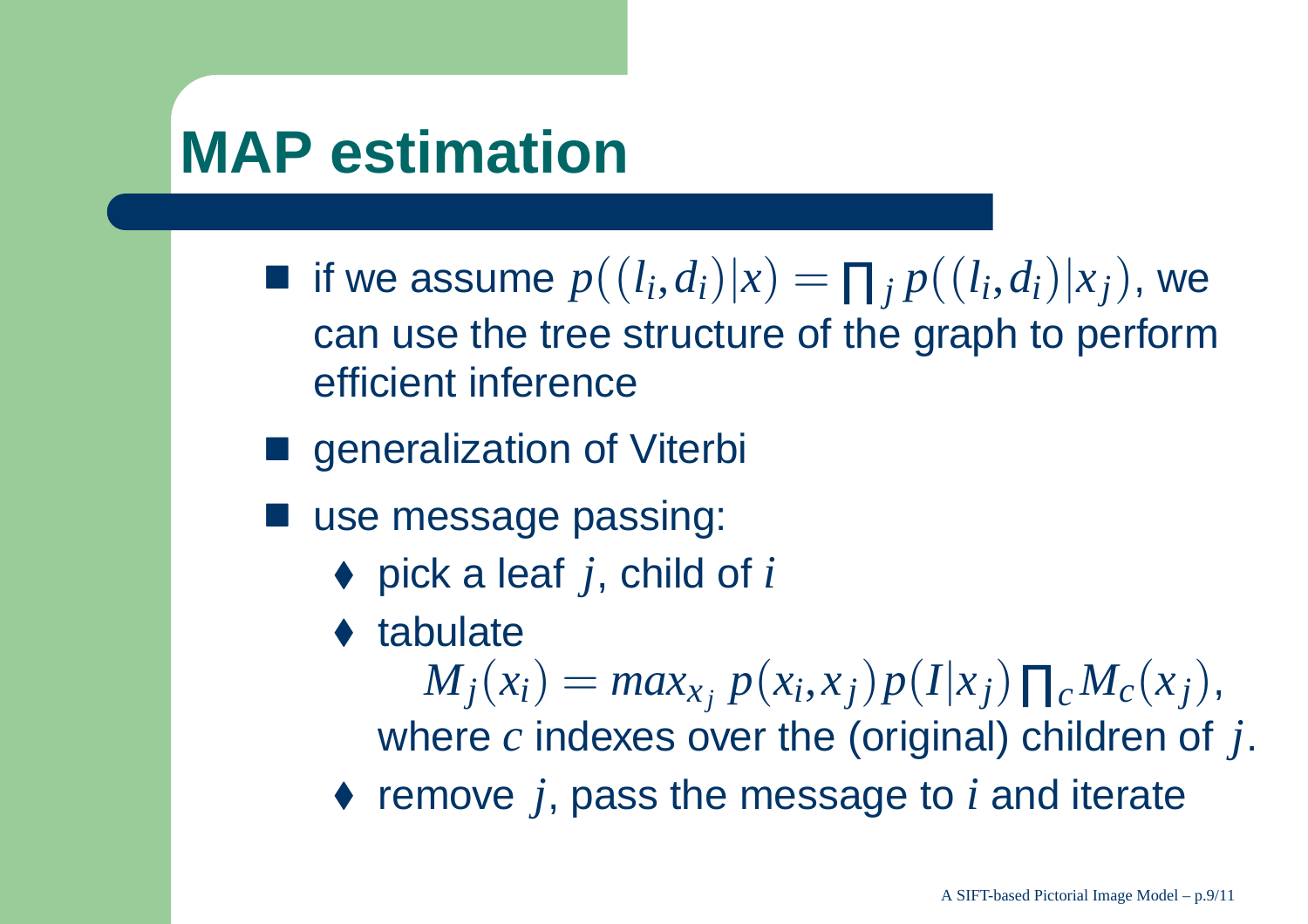# **EM Learning**

- The MAP procedure assumed we know the parameters observation model parameters
- we don't; learn them using EM
	- ◆ given pose and observation model, infer a distribution on mixture components for eachkeypoint
	- ◆ use these to get ML estimates for the observation and pose model parameters
	- get MAP estimates of component locations
	- ◆ iterate